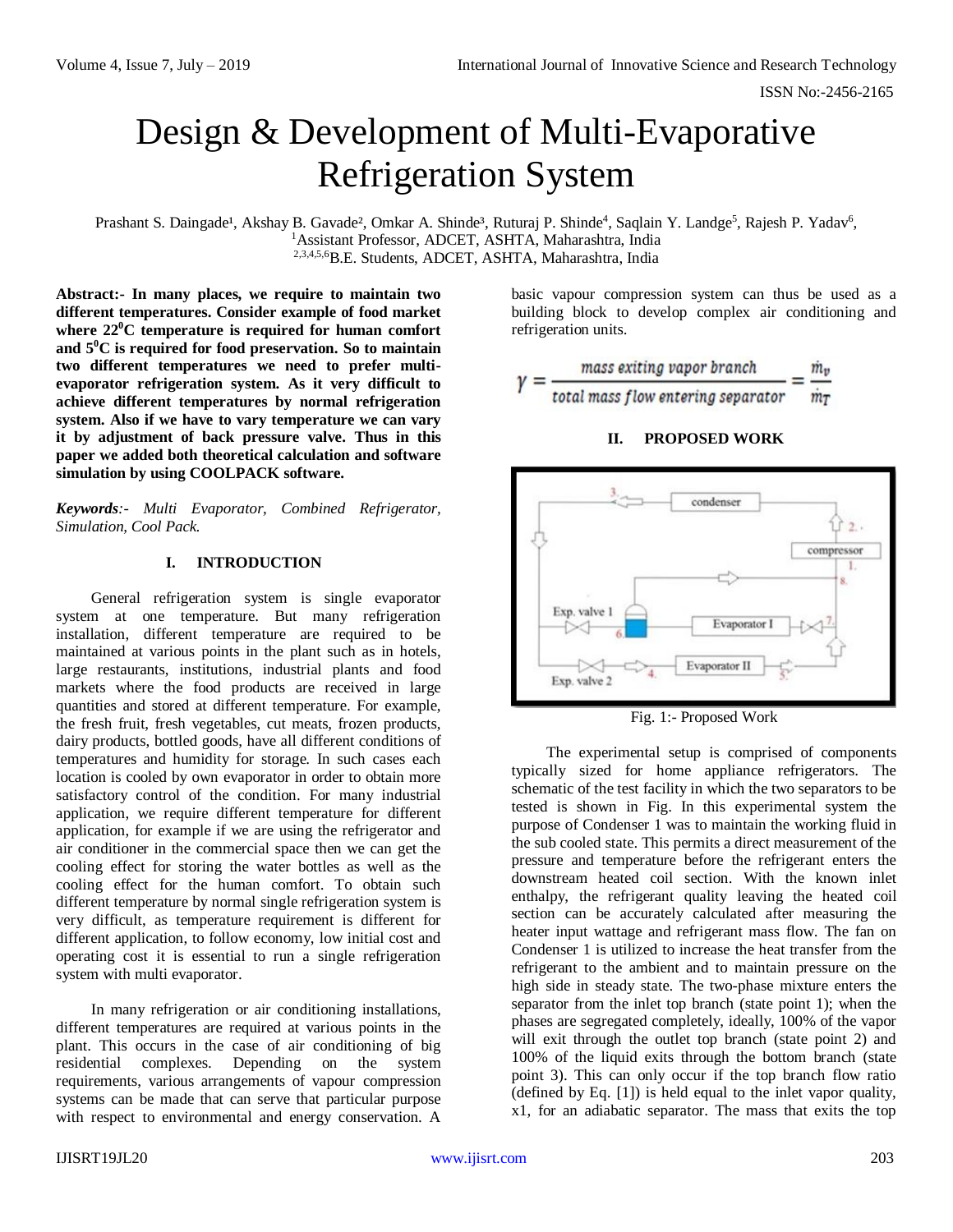branch (state point 2) should be comprised of vapor which will then proceed to be condensed into liquid in Condenser 2. The fluid once fully condensed continues through the variable expansion device, which consists of a needle valve upstream of a capillary tube. Similarly, the mass that exits through the bottom branch (state point 3) undergoes expansion through a second needle valve and capillary tube. The needle valve is used to adjust the restriction of the liquid branch.

Through the use of both needle valves, the top branch flow ratio (TBFR) was controlled. It is defined as:

Finally, the fluid at state point 4a and 5a is at a low temperature and pressure, and gains heat from the ambient, fully evaporating any remaining liquid. At point 4 and 5 the fluid exits the evaporator as either saturated or superheated vapor, and can be measured by Flow Meters 2 and 3, which are used to determine the overall mass flow in the system. The flow from 4 and 5 will combine (state point 6) and enter the suction side of the compressor to undergo the cycle again.

# **III. COMPONENTS INCLUDED**

*A. Hermetically Sealed Compressor*



Fig. 2:- Hermetically Sealed Compressors

| <b>Product Details</b> | Specification    |
|------------------------|------------------|
| Brand name             | Emerson          |
| Displacement           | $7.2 \text{ cc}$ |
| Cooling Capacity       | $180$ kcal/h     |
| Frequency              | 50 Hz            |
| Refrigerant            | R134a            |
| Voltage                | 220V             |

Table 1

*B. Condenser*



Fig. 3:- Finned condenser

| <b>Product Details</b> | <b>Specification</b>             |
|------------------------|----------------------------------|
| <b>Brand</b>           | <b>Faridabad Coil Industries</b> |
| <b>Tube Thickness</b>  | 1 mm                             |
| Tube Inner Diameter    | $10 \text{ mm}$                  |
| Tube length            | 9 m                              |
| <b>Tube Material</b>   | Copper                           |
| Type                   | Fin and Tube                     |
| Cost                   | $1400/-$                         |
| Table 2                |                                  |

*C. Evaporator*



Fig. 4:- Finned Evaporator

| <b>Product Details</b> | <b>Specification</b>                                                                  |
|------------------------|---------------------------------------------------------------------------------------|
| Tube length            | 16 m & 9 m                                                                            |
| Tube material          | Copper                                                                                |
| Type                   | 1 <sup>st</sup> Plate Type Evaporator<br>2 <sup>nd</sup> Fin and Tube type Evaporator |
| '∩ct                   |                                                                                       |

Table 3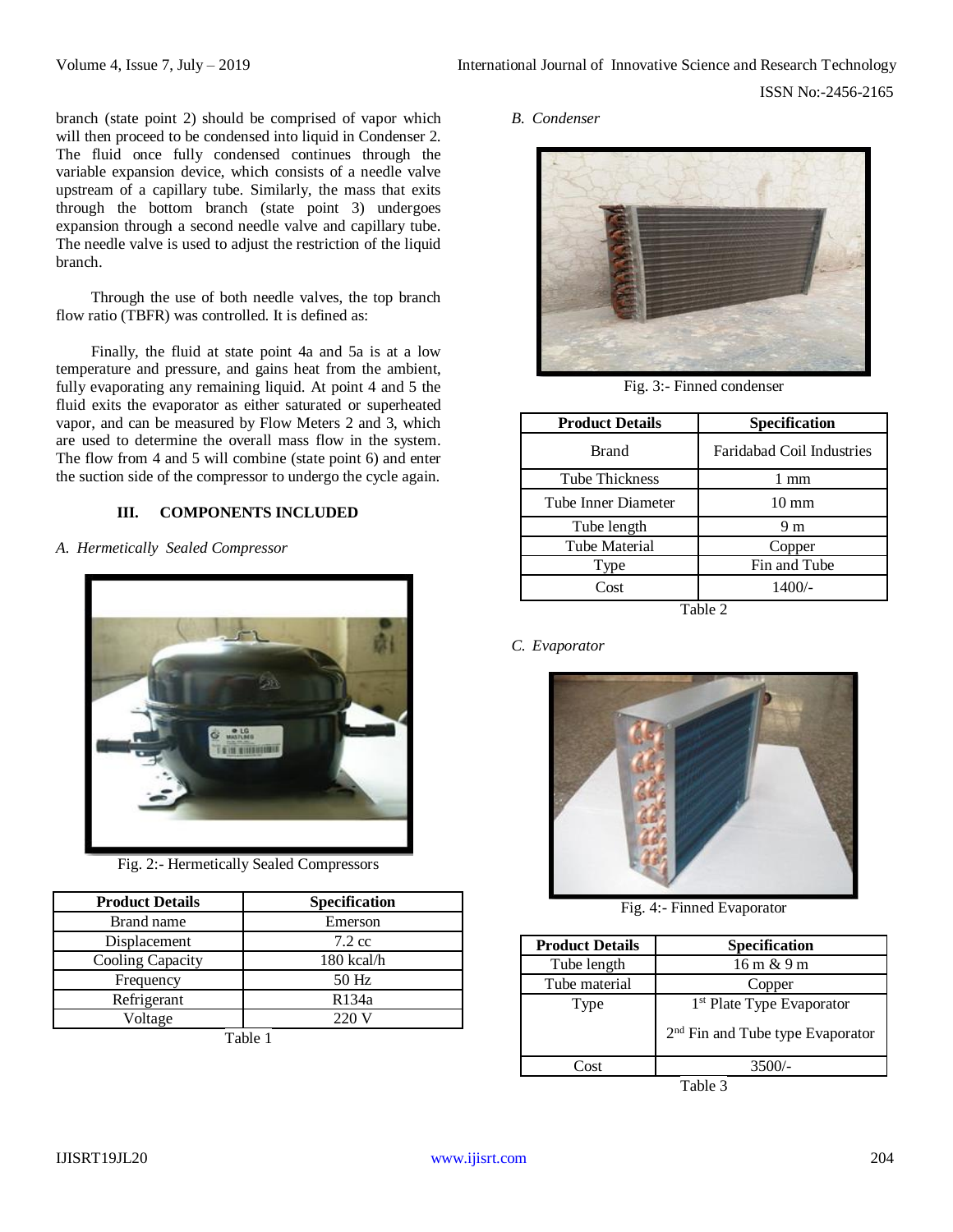ISSN No:-2456-2165

#### *D. Evaporator*



Fig. 5:- Plate type evaporator

In the plate type of evaporators the coil usually made up of copper or aluminum is embedded in the plate so as so to form a flat looking surface. Externally the plate type of evaporator looks like a single plate, but inside it there are several turns of the metal tubing through which the refrigerant flows. The advantage of the plate type of evaporators is that they are more rigid as the external plate provides lots of safety. The external plate also helps increasing the heat transfer from the metal tubing to the substance to be chilled. Further, the plate type of evaporators are easy to clean and can be manufactured cheaply.

# **IV. THEROTICAL CALCULATION (BASED ON IDEAL CYCLE)**

Required readings of evaporator: Temperature of high temperature evaporator : 22<sup>0</sup>C Temperature of low temperature evaporator :  $5^0C$ Conditions at state 1: Temperature (T1) =  $5^0C$ Pressure  $(P1) = 350$  KPa Enthalpy  $(h) = 253.35 \text{KJ/Kg}$ Entropy  $(S) = 0.9288KJ/KgK$ Dryness fraction  $(X) = 1$ Conditions at state 2 : Temperature (T2) =  $57.23^{\circ}$ C Pressure  $(P2) = 1400$  KPa Enthalpy  $(h) = 282.11$ KJ/Kg Entropy  $(S) = 0.9288KJ/KgK$ Conditions at state 3: Temperature  $(T3) = 52.4$ <sup>o</sup>C Pressure  $(P3) = 1400$  KPa Enthalpy  $(h) = 127.3KJ/Kg$ Entropy  $(S) = 0.4533KJ/KgK$ Conditions at state 4: Temperature (T4) =  $5^0C$ Pressure  $(P4) = 350$  KPa Enthalpy (h)  $=127.3$ KJ/Kg Entropy  $(S) = 0.4756KJ/Kg k$ Dryness fraction at point 4

 $X_4 = 0.3225$  $S4 = Sf + x4(Sg - Sf)$  $= 0.2288 + 0.3525(0.9288 - 0.2288)$  $= 0.4756KJ/Kg$ 

**Compressor Capacity** 1TR=3.5KW

#### **Condenser calculations**

Diameter : 10mm Thickness : 1mm Tube length : 9 m. **Expansion Device Calculations :** Inner diameter  $= 0.05$ " Length  $= 9$  ft.

#### **Calculations for low temp. Evaporator :**

Fruits are to be stored at temp.  $5^\circ$  c (278K) Ambient temp.= $30^{\circ}$ c (303K) Mass of fruit  $= 1Kg$  $T=303-278=25K$ Specific heat of fruit =0.87btu/lb°F  $= 2.0222KJ/KgK$ Refrigeration effect :  $Qd=$  m.Cp.dT  $=1*2.022*25$  $=50.55KJ$ For mass flow rate:  $M_1 = \frac{Qd}{\hbar \tau}$  $h5-h4$  $=$ 50.55  $\frac{30.55}{262.611-127.3}$  = 0.3735 kg/s

Evaporative tube selection :

Copper tube is selected due to good workability high thermal conductivity & corrosion resistance.

Copper tube dimension is 10mm as per manufacturer's suggestions

Calculation for area of evaporator (A): LMTD =  $\frac{[(T_1-T_L)-(T_2-T_L)]}{T}$  $\ln[\frac{T_1-TL}{T_2-TL}]$  $\equiv$  $(303-247)-(278-247)$ ln[ 303−247 278−247]  $= 50.45K$ Surface area of evaporator:  $A = \frac{Qd}{dt}$  $\frac{dT.m.U}{\frac{50.55}{244.6}} = 0.364 \text{m}^2$  $=\frac{30.33}{23.14*6}$  $\overline{A}$  $\pi d$  $=\frac{0.364}{0.04}$  $\frac{0.364}{\pi * 0.01} = 11 \text{m}$ 

# **Calculations for high temp.Evaporator :**

Medicines to be maintained at temperature  $22^{\circ}C(295k)$ Ambient temperature  $27^{\circ}$ C Mass of medicine  $= 1$  kg. Specific heat of medicine  $= 3.02KJ/Kg k$